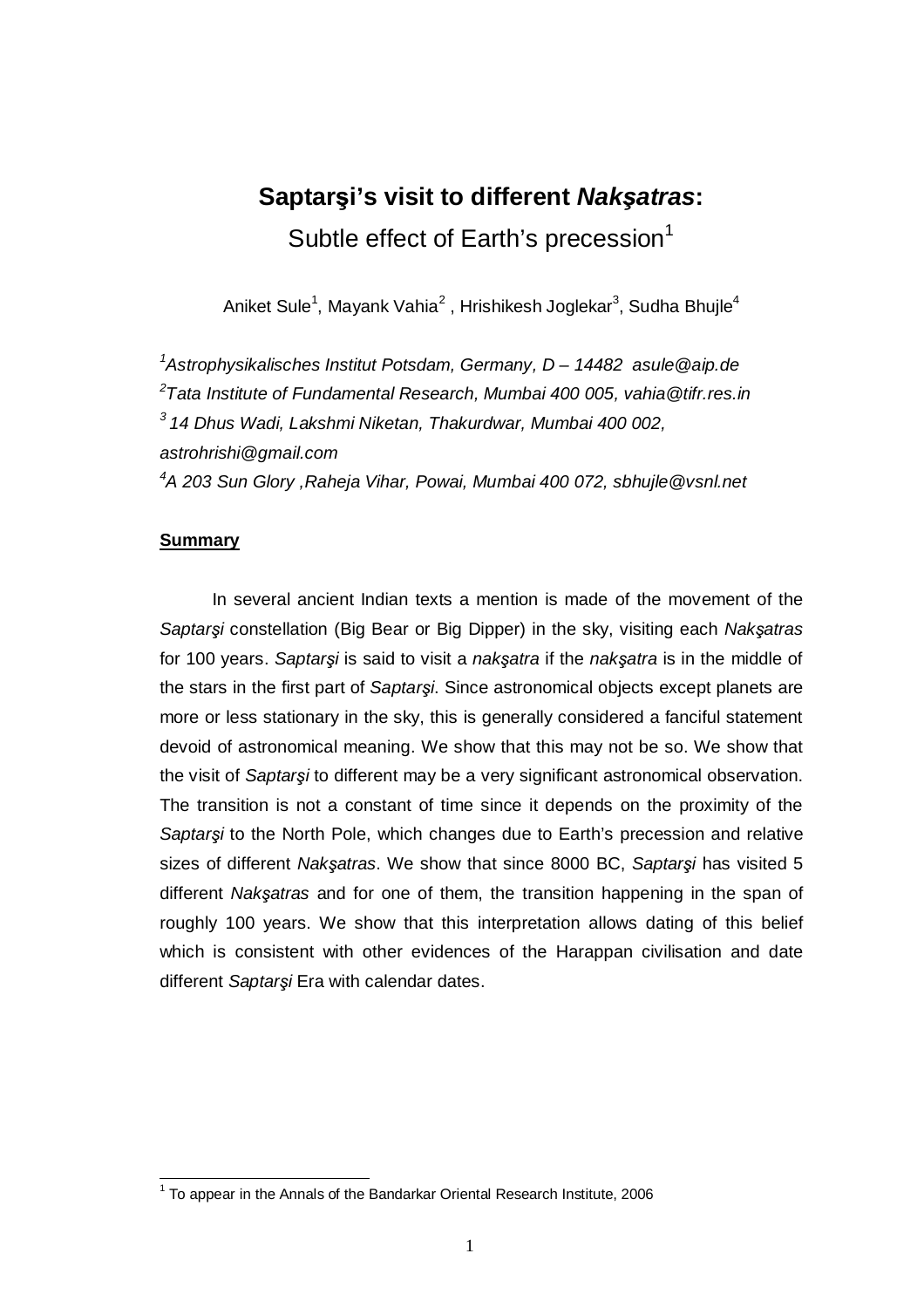#### **Introduction**

In some of the most ancient texts, a mention is made of the visit of Saptarsi Constellation into various Naksatras for 100 years. Filliozat (1962) has comprehensively summarised the literature and we reproduce his analysis below.

The belief in India in a revolution of the Great Bear is mentioned not in treaties on astronomy or even of astrology but in texts giving chronology. It appears under this title in Brhatsanhitā XIII, 3-4 and in several Purānas (Vishnu Purāņa IV, 24.105-106 (Gupta, 1922), Matsya Purāņa, 273, 42-44, Vāyu Purāņa 99,421-423, Bhāgvada Purāņa, XII, 2.27-32). Utpala, the commentator on the Brhatsamhita, cites about this subject a verse from Vrdha Garga (c.f. Kane, page 520). According to this theory, the seven *r*sis (sages) would turn from naksatra to naksatra, remaining 100 years in each of these 27 constellations. Several important events of that era are dated using this concept of Saptarsi era. At the time of the reign of Yudhisthira or of the accession of Parikşita or of the death of Krşna, which marks the beginning of Kaliyuga, the seven rşis would have been in  *(Regulus), in the Leo constellation. One sometimes calculated the* centuries, separating 2 reigns by noting from which naksatra to which other one have the 7 *rsis* passed during the interval. (For example, Bhāgvadā Purana, XII, 2.32, Vishnu Purana, IV, 24.112 (see footnote 2), where it is a question of movement from the Magha to Pūrvasadha ( $\delta$  and  $\epsilon$  stars in Sagittarius), which represents 10 centuries between Pariksit and King Nanda of the Magadha dynasty. Incidentally, this estimate agrees with Visnu Purāna, IV, 23.42, which places the period more precisely between the birth of Pariks it and the royal consecration of Nanda at 1,015 years). Saptar a i's motion is central to many Indian calendars and was used extensively in many parts of Indian subcontinents including Kashmir and Nepal.

This strange conception has always intrigued the historians of Indian astronomy, who have at once suspected that reference of movement of the "Great Bear" must have been related to the precession of the equinoxes (Kaye, 1924,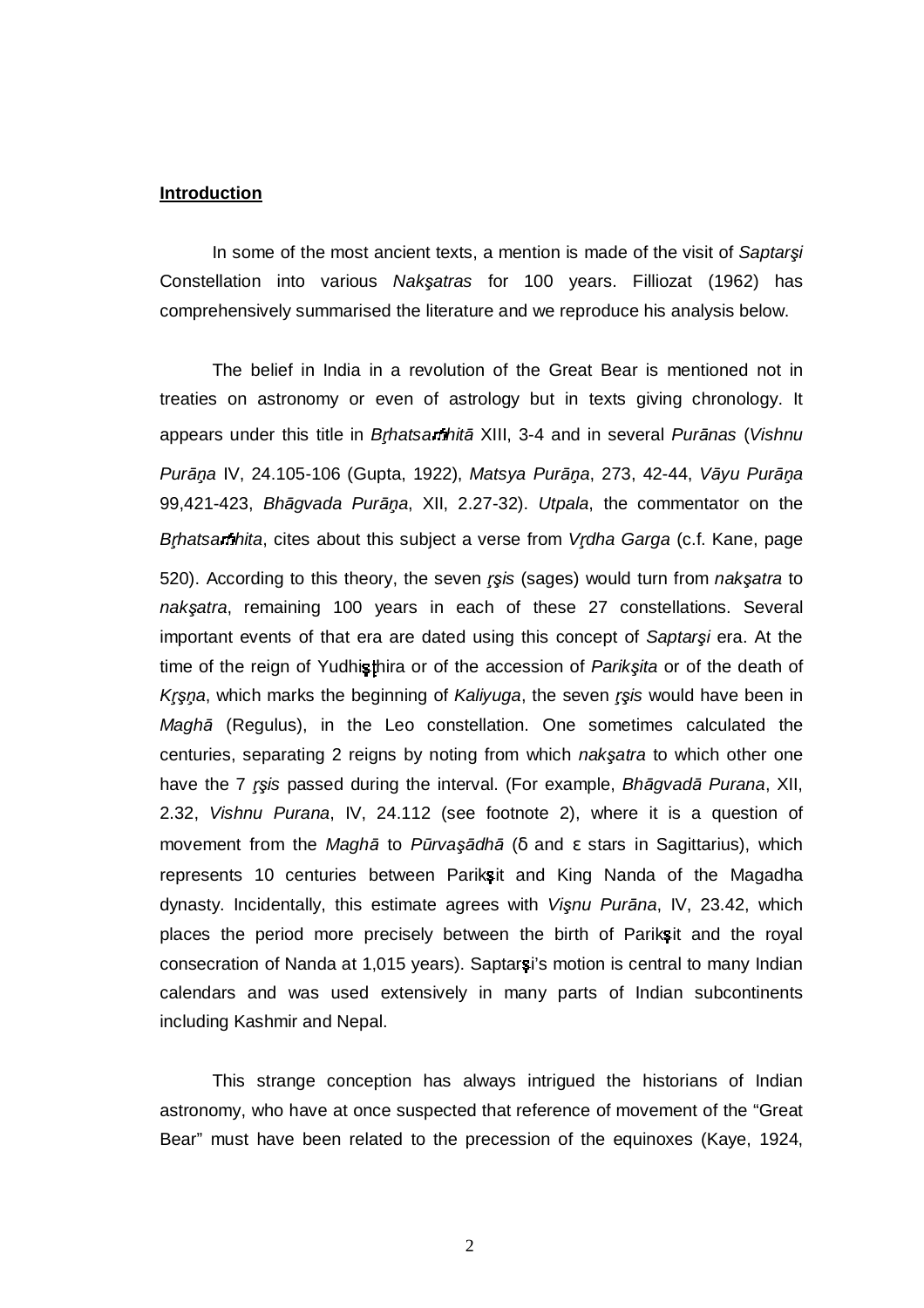Aiyer, 1901). But one can discover its probable origin and find out the epoch in which it originated.

Filliozat (1962) refers to commentary by Sriratnagarbha Bhattācārya, on the Visnu Purāna, called "Vaisnava – kūtacandrikā", which interprets the indications in the text, by pointing out exactly when the Saptarsi may have been in Magha. He claims that the conjunction in question consists of the coincidence of the big circles passing through the middle of the gap between  $\alpha$  and β of the Great Bear, and through a star of one of the Naksatras. This takes for granted, in the particular case of Magha (Regulus in Leo) the positions of the North Pole, as they were around 1,000 BC. He further analyses that the text deals with a region situated at the latitude sufficiently low, so that the Great Bear is not in the circle of perpetual vision, and that it presents an apparent rising. At 1,000 BC, this altitude must have been lower than 15°. This means, in ancient times, the rising of  $\alpha$  and  $\beta$  of the Great Bear was observable only in the regions of peninsular India.

 This text, as it is interpreted by the commentary, refers to a real but particular situation. Its error lies in its having generalised into a law, a revolution which does not exist, and whose impossibility has been rightly called in question by the astronomers. This explains that they have left it only to the tradition of chronologists. If the astronomer Varahamihira does speak of it, it is with reference to chronology.

It is therefore conventionally assumed that the so called visit of Saptarsi to different constellations is a false statement and has no relation to astronomy, a deduction made on limited data. However, the Saptarsi cycle of 2,700 years has been considered important in the Indian chronology.

 Abhyankar and Ballabh (1996) give a completely different interpretation of the entire Saptarsi motion by saying Saptarsi represent the summer solstice and naksatra is a cryptic reference to an angle of one degree in the sky. They argue that this statement merely gives rate of precession as calculated by Vridha Garga in roughly 500 BC. We find no need to pursue this idea as number of ancient texts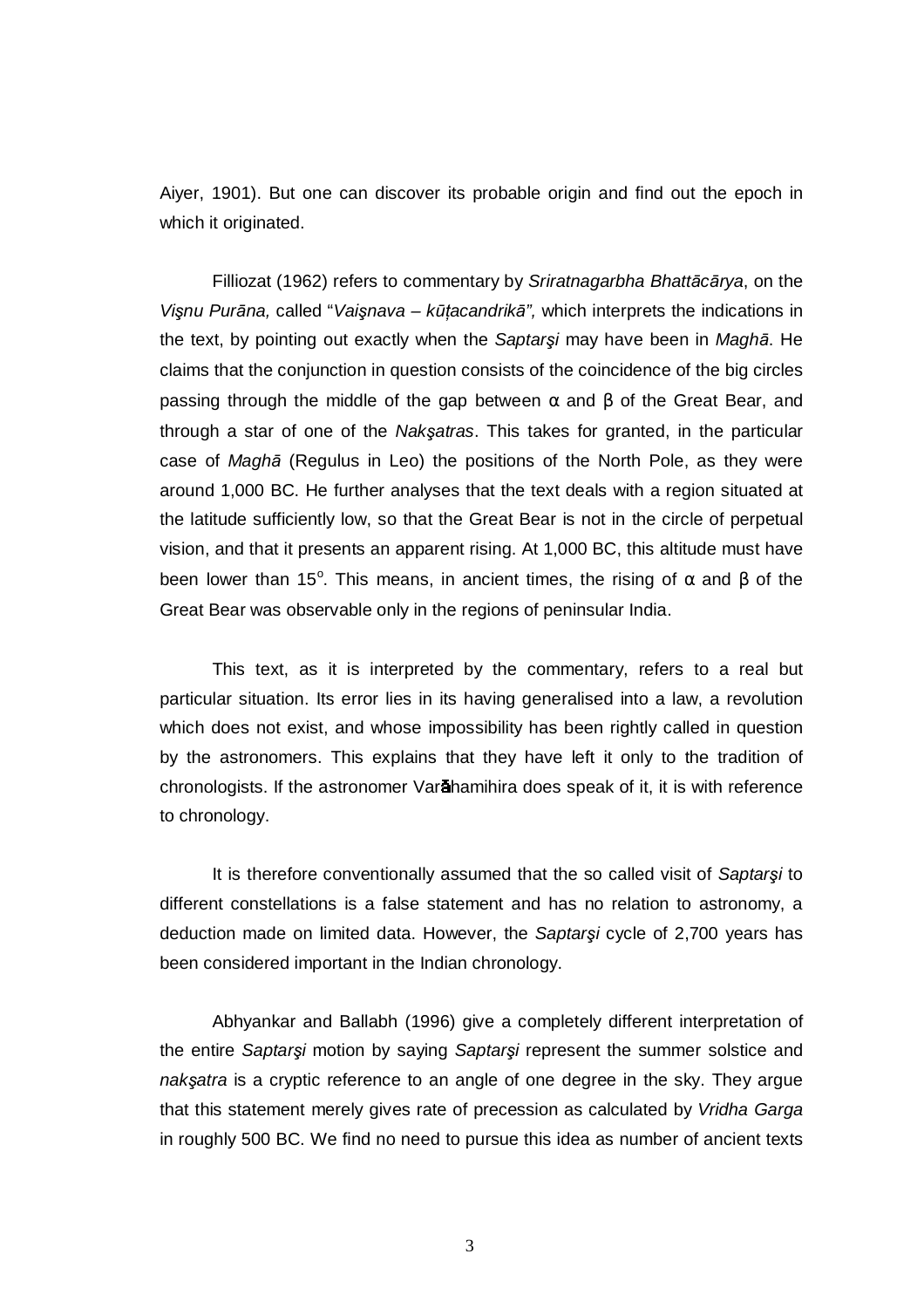identifying Saptarsi with Ursa Major outnumber these stray as well as ambiguous references by far.

More recently, there have been attempts to explain this concept of Saptarsi era employing modern star chart software. These calculations have not been checked for error margins and give false sense of accuracy. Apparently, most commercial software use simplified algorithms and give accurate results only for a period of about 250 years on either side of year 2000 A.D. The calculations involving position of the Sun, the Moon and most other astronomical objects are much more complex and the error margins increase more and more as we go further away from 2000 A.D. We feel the analysis on the subject is not conclusive and we revisit the problem with more vigour.

#### **The Original Reference**

As mentioned above, the oldest reference to the Saptarşi cycle is in Vişnu Purana. The relevent Shloka from is reproduced here.

> सप्तर्षीणां तु यौ पूर्वौ दृश्येते ह्युदितौ दिवि । f İ ---- $\mathfrak{f}$ तयोस्तु मध्चे नक्षत्रं दृश्चते यत्समं निशि ।।१०५।।  $\dagger$  $\mathsf{f}$ f तेन सप्तर्षयो युक्तास्तिष्ठन्त्यब्दशतं नृणाम् । -- $\mathsf{f}$ -ते तु पारिक्षिते काले मघास्वासन्व्दिजोत्तम ।।१०६ ।। --f -

"Take those two stars of Saptarsi (seven sages) which are seen first after the rise. The naksatra which is seen in the middle of it at equal distance at the night, is said to be residence of Saptarsi for 100 years of man's life. Oh great brahmin they were in Maghā (Regulus, Leo) at the time of Pariksit." (Visnu Purana, IV 4.105-106)

Śriratnagarbha Bhattācaryā, in his commentary explains this in more detail. The part here is reproduced from Filliozat (1962).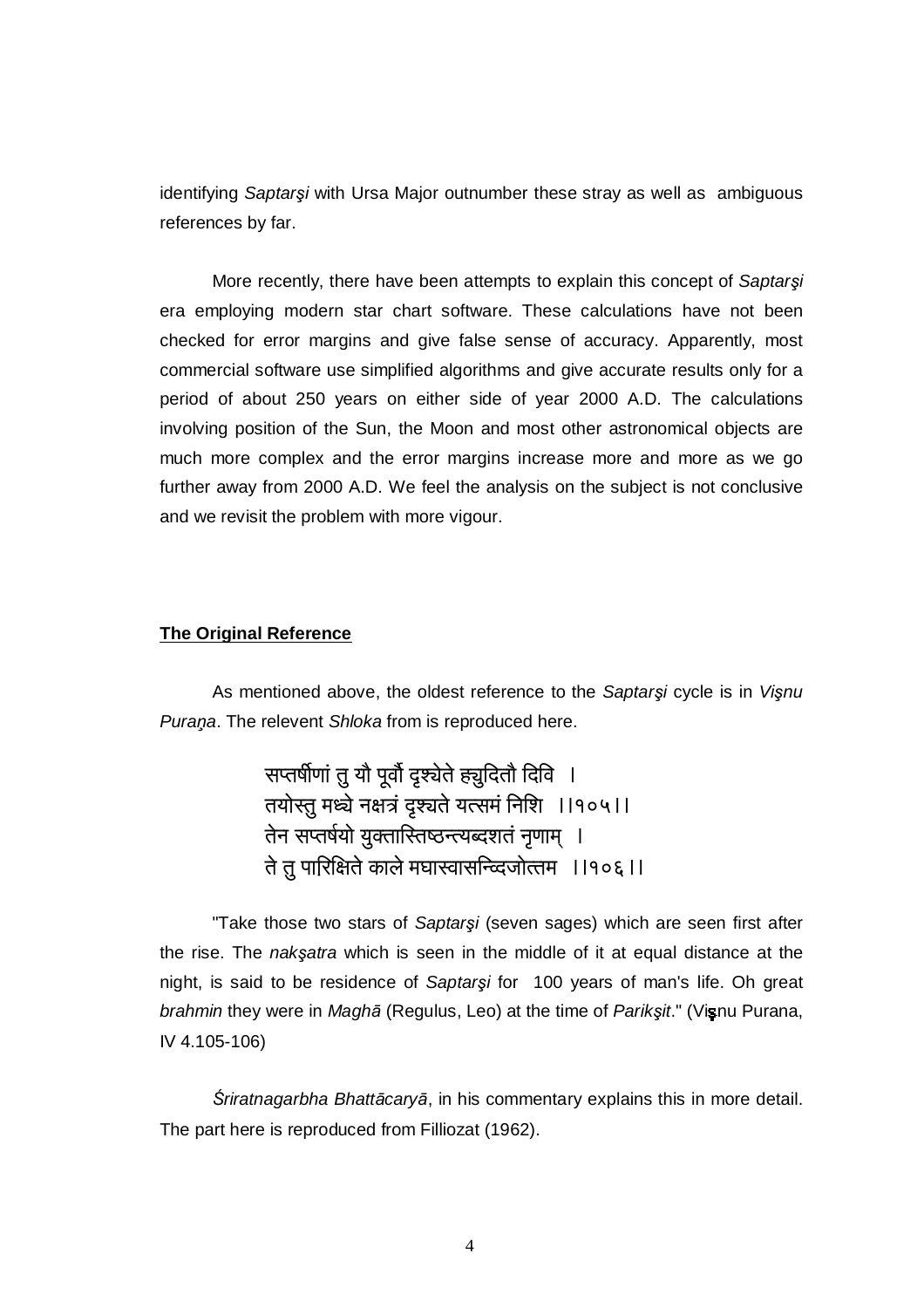कलेश्च प्रवृत्तिं वृध्दिं च वक्तुं लक्षणमाह सप्तर्षीणामिति प्रागग्रशकटाकारं तारासप्तकं  $\mathsf{f}$ -1 **T** f --**T** सप्तर्षिमण्डलं तत्र पूर्वतः ईषाकारे तारात्रयेग्रमध्चमूलेषु मरीचिसभार्यवसिष्ठाङ्गिरसः ततः पश्चिमे --**T**  $\mathsf{f}$ - $\mathsf{f}$ - $\mathsf{f}$ खट्वाकारे ताराचतुष्के ऐशानाग्नेयनिर्ऋतिवायव्यकोणेष्वत्रिपुलस्त्यपुलहक्रतवो यथाक्रमं तत्र यौ पूर्वौ **T** -**T** - $\mathsf{f}$ ------प्रथमोदितौ पुलहक्रतुसंज्ञौ तयोस्तत्पूर्वयोश्च मध्ये समं दक्षिणोत्तररेखायां समदेशावस्थितं यद् - $\mathsf{f}$  $\dagger$ -----İ --अश्विन्यादिनक्षत्रेष्ववन्यतमनक्षत्रं दृश्चते तेन तथैव युक्ता नृणामब्दशतं तिष्ठन्तीति । -- $\mathsf{f}$ **T T**  $\mathsf{f}$  $\mathsf{r}$  $\mathsf{f}$ 

"Following is the characteristic of progress of Kali age. The Saptarsi is a group of 7 stars in the shape of a cart. The first part consists of three stars in arc. They are Marichi (Alkaid), Vasishtha with his wife (Mizar and Alcor) and Angiras (Alioth) from front to back. On the back, as the bed of the cart are 4 stars, Atri (Megrez), Pulatsya (Phecda), Pulaha (Merak), Krátu (Dubhe) in North-East, South-East, South-West and North-West direction respectively. Take North-South line passing through the middle of Pulaha  $-$  Kratu, which rise first and the stars next to them. Whichever naksatra out of Asvini etc. this line meets; it will remain in the same (naksatra) for 100 human years" (Filliozat, 1962).

It is important to note that the original reference in Visnu Purana does not explicitly mention the exact nature of the pointer. Most interpretations take the pointer as either line passing through first two stars or north-south line passing through centre of the two stars. The ambiguity of the original reference leaves lot of scope for other possible interpretations. As seen above, few commentaries take the pointer to be passing through the centre of the bowl of the big dipper. Also we note that neither sloka nor commentary make explicit mention of any cycle of 2700 years or puts any constraint that the Saptarsi should visit each and every naksatra.

# **Relevance for timekeeping**

Like most ancient civilisations, Indians were keen observers of astronomical events. Some non-astronomical event as a chronological pointer seems very uncharacteristic for ancient Indian civilisation. Thus we believe that there should be some astronomical base to the apparently false movement of Saptarsi through different Naksatras.

All the civilisations have recognised the bright constellation of Saptarsi in some form or another. Saptarsi's passage from east to west was keenly observed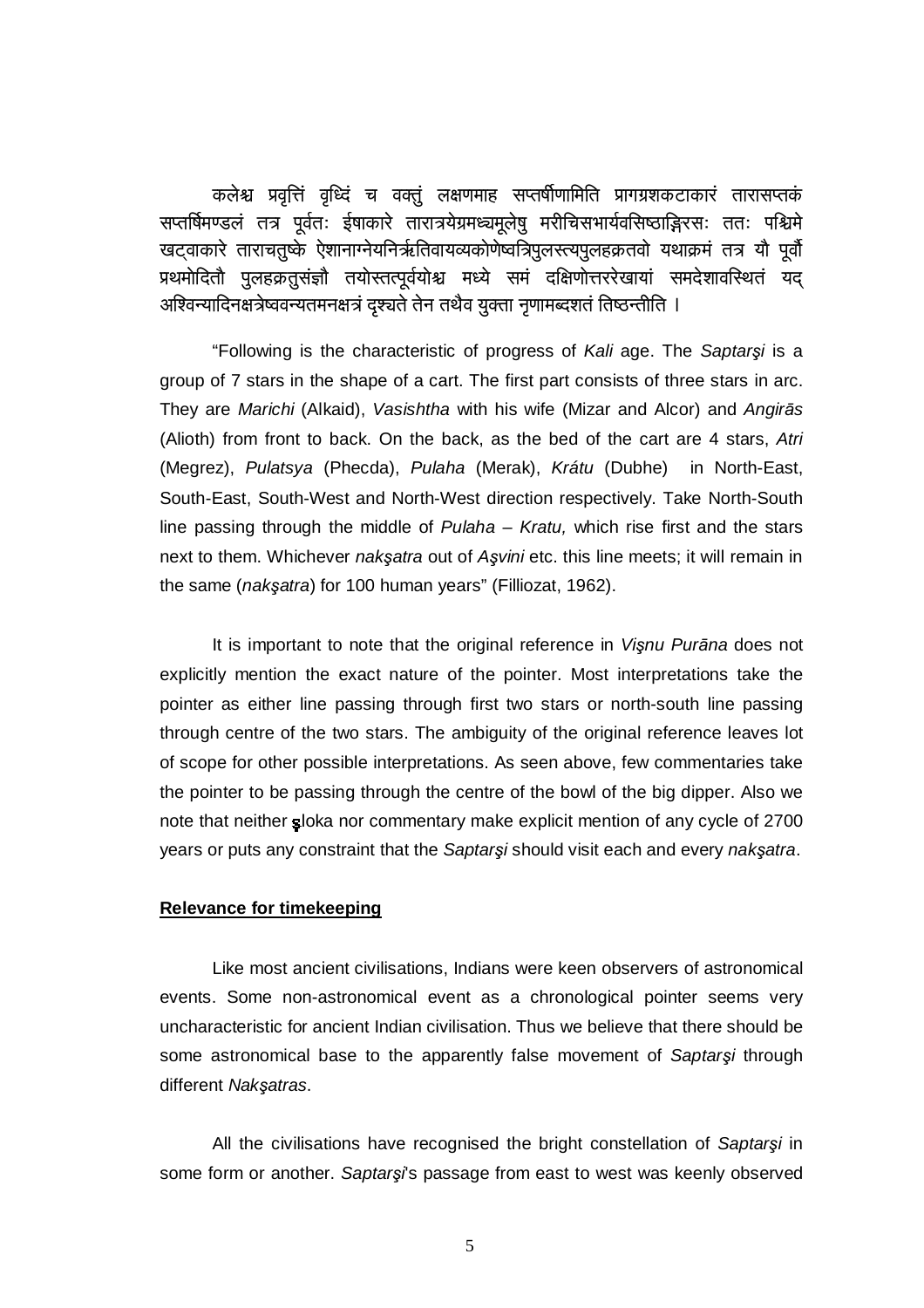by all the ancient civilisations. In most cases, local geographical features like hills, huts, trees etc. make it difficult to observe the stars close to the horizon thus making it difficult to note exact rising or setting time. Further, in any stars apparent path in the night sky, most easily identifiable point is the point at which it is at highest position in the sky. An unaided observer can determine the position of the star at its highest point much more accuratly than at any other position. Consequently, it will be only logical if any civilisation uses event of most easily recognisable constellation in the night sky, i.e. Saptarsi, being at it's highest position in the night sky, for timekeeping purposes.

 As observation of any constellation can be hindered by peculiar geography of some place or weather conditions, any observer will like to correlate same time to some other star, in different part of the sky so that atleast one of the two can be safely observed at any given time. As observation of stars close to zenith (exactly on top of our heads) is least likly to be hindered by geographical constraint, observer will tend to note stars close to zenith when Saptarsi are at their highest position in the sky.

 At any given point of time, various stars will be at their respective highest positions in the sky. It would be best to choose brightest amongst them. As we will see, the part of Saptarsi referred above was in conjunction with the stars Pollux and Castor for most of the neolithic period. Pollux and Castor both being very bright stars, were easily identified as the companion of the Saptarsi. Thus it was possible to track any one of the two constellations to keep track of time.

Saptarsi consists of 7 widely separated stars. All of them will not be at their respective highest positions simultaneously. This is the reason why only part of the Saptarsi is mentioned rather than the entire constellation. We will proceed with the traditional interpretation and take the north – south line passing through the center of the first two stars. We have also calculated motion of the pointer using the centre of the bowl interpretation but the results in that case are in direct contradiction with other evidances. We will explain the results in the later section.

### **Astronomical Considerations**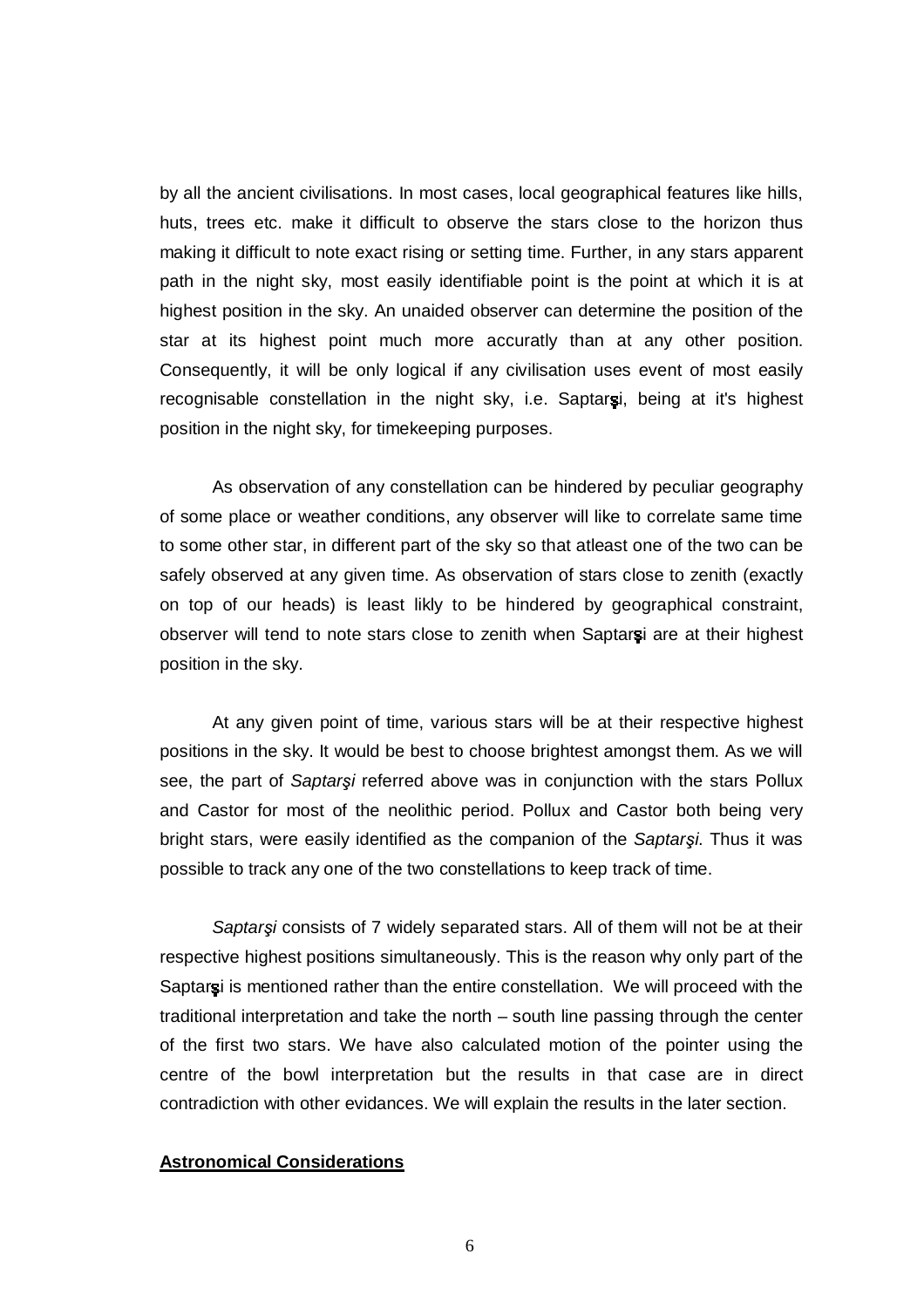At this point, we will see what are the astronomical factors governing movement of the pointer described above. In order to determine the apparent position of any star in the sky, we have to take into account the multiple movements involved. The north pole of earth was not always pointing towards current pole star, Polaris. As it turns out, the geographic axis of earth itself is revolving in a circle with approximate period of 25,800 years. As it points to different stars at different times, we have had different pole stars in different eras. This motion is called precession of earth's axis. As the position of the pole changes, our North – South orientation also changes and we have to determine new coordinates for all the stars with respect to the then celestial pole.

 Also, every star in our sky has some motion with respect to us. In general, we can divide this motion in two parts, one as change in the stars apparent position in the sky and second as change in the stars perpendicular distance from us. The former is called proper motion and the later is called radial motion. Usually the proper motion velocities are small enough to ignore in small time scale calculations. However, they certainly can't be ignored in calculations spanning few thousand years. Further, stars  $\alpha$  and  $\eta$  of Ursa Major have proper motion in completely different direction as compared to the proper motion of the other stars of Ursa Major. This effect is more prominient in the past than in the future as Saptar i was much closer to the pole star then.

 In principle, many other smaller corrections need to be applied to this including precession of earth's perihelion, precession of moon's perigee, effect of position of other planets etc., which all affect the rate of precession of pole in small amounts. We leave these out of our computations as they are much smaller and can be safly ignored (Meeus 1998).

 We created a small computer code to test motion of abovementioned pointer. The algorithm for precession was taken from "Astronomical Algorithms" by Meeus (1998). As the accuracy of astronomical observations in the ancient era was probably not better than 1' (1 arc minute or  $1/60<sup>th</sup>$  of a deg), we recognise that the simple code used would be good enough. We take the current coordinates of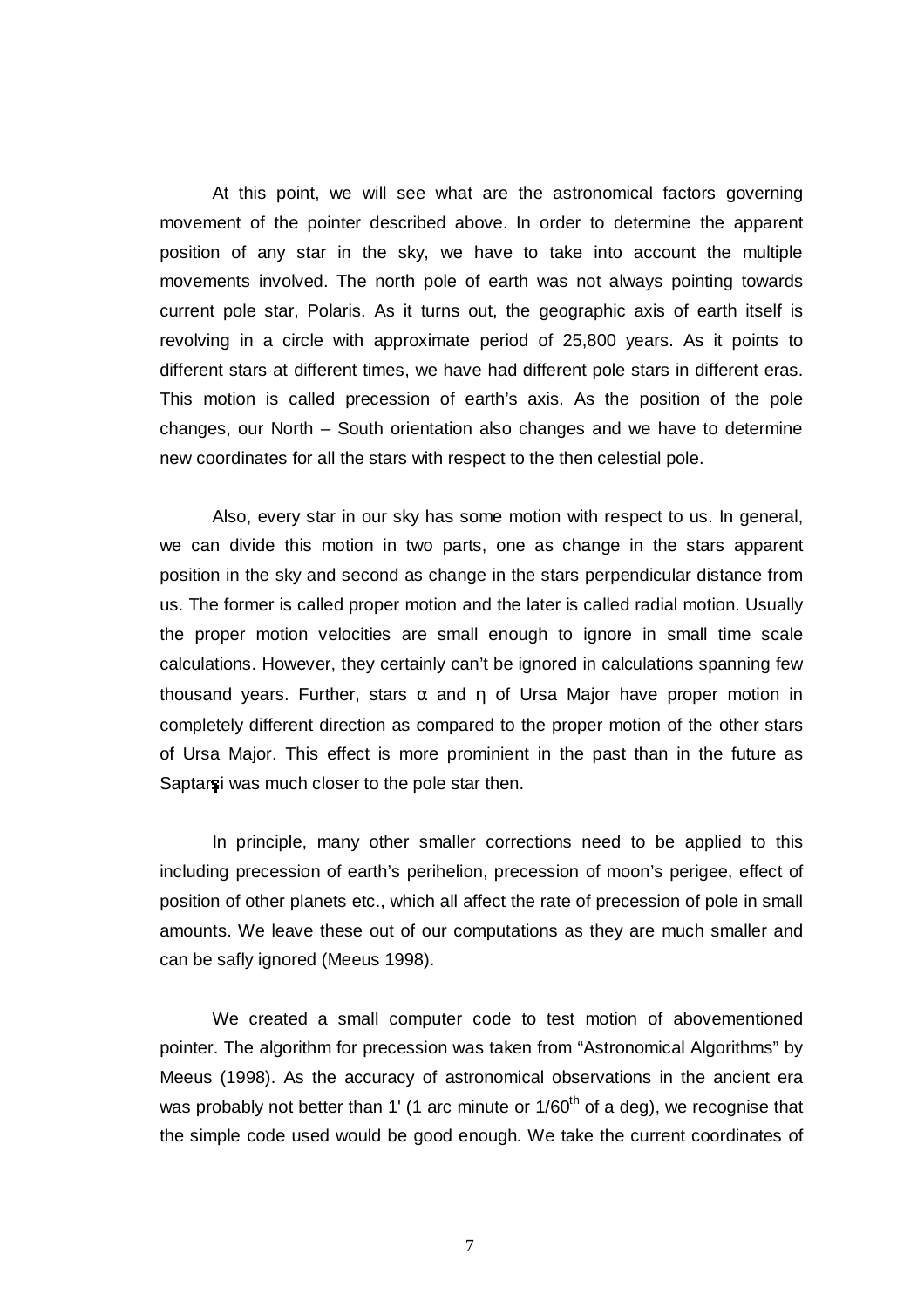the concenred stars and values and directions of their proper motion velocities from "Hipparcos" public catalouge.

We ignore the controversy over correct identification of the Naksatras and go with the traditional definations. As per Yajurveda as well as Brahmagupta (Subarayappa and Sarma, 1985), Punarvasu and Pūrvā Phālgunī have two stars each, Pusya has one star, Aslesa has 6 stars and Magha has five stars. Consequently, Pushya is identified with Praesepe (Bee – hive) cluster in Cancer (M44) and  $A\xi e \xi \bar{a}$  with the head of Hydra. It can be noted that M44 appears as a small fuzzy uniform cloud in the sky and many ancient astronomers including Hipparcos and Ptolemy have misidentified it as a star. Both the references quoted above restrict the word naksatra to what we now call principle stars (Yoga tarakas) of the nak satra. Abhyankar (1991) argues that the word nak satra in the Vedic litreture refers to a division in the sky and not just to the principle stars but no such direct and unambiguious reference is found in any of the ancient texts. We believe the nak satra was probably used to refer the principle stars as well as the division of the sky they belong to. We examine both possibilities and state the result in both the cases.

We calculate positions of 6 Naksatras from Punarvasu to Uttara Phalguni for every timestep along with postions of Saptarsi, Polaris (the current pole star) and Thuban ( $\alpha$  Draconis) which was the pole star around 3000 BC. In case the naksatra is formed by more than 2 stars, we take the westmost and eastmost star of that naksatra as the two endpoints. In order to avoid unnessary computations, the time step was taken as 50 years. The time intervals of interest were further resolved in 10 year time steps.

### **Results**

 We determined position of the pointer at various epochs. In the following table, we have tabulated dates at which the pointer was pointing to east most and west most stars of each *naksatra* as well as dates on which it was midway between two consecutive Naksatras.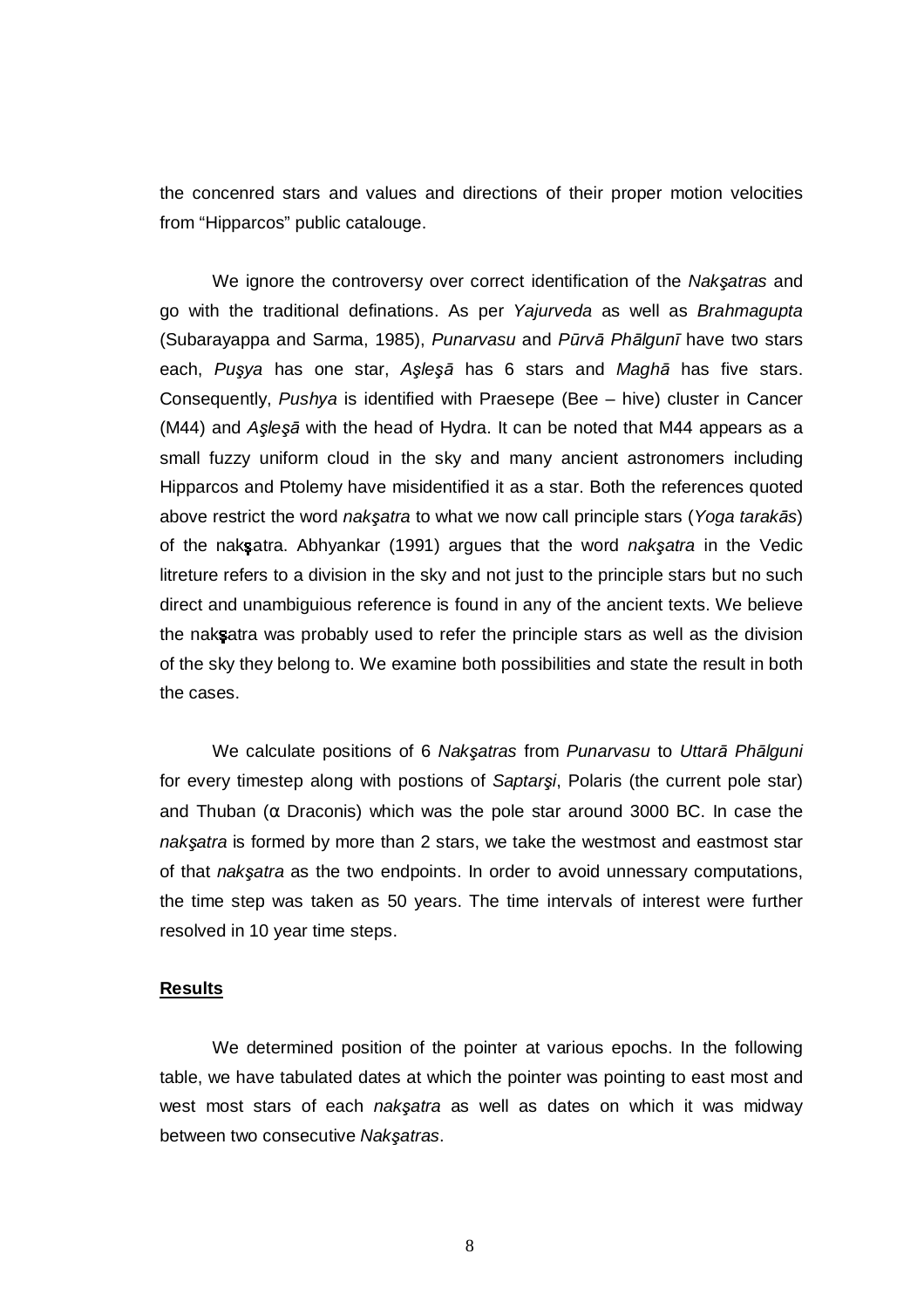

**Figure 1:** position of pointer for 2000 AD. The centre of each figure is then celestial pole. Dotted line represents celestial equator. The stars are shown by '+' marks. The Naksatras along the equator are marked by their easternmost and westernmost stars.



Figure 2: position of pointer for 2150 BC (left) and enlarged section showing part of ecliptic (right). The centre of each figure is then celestial pole. Legend is same as figure 1.

 The same is illustrated in figures 1 and 2, which shows positions of pointer at different times. The figures are 2-d projection of the night sky as would be seen from ground. For convenience, celestial coordinates (R.A. and Dec.) are used in the figure. The centre is the celestial pole at that point of time. The dotted line is the celestial equator. The negative x-axis in the figure is the 'R.A.=0 Hr.' position. The stars are shown with '+' marks. Two solo stars are the Polaris (current pole  $h_{\text{two}}$ 

9

Uttoro

UMo

Poloris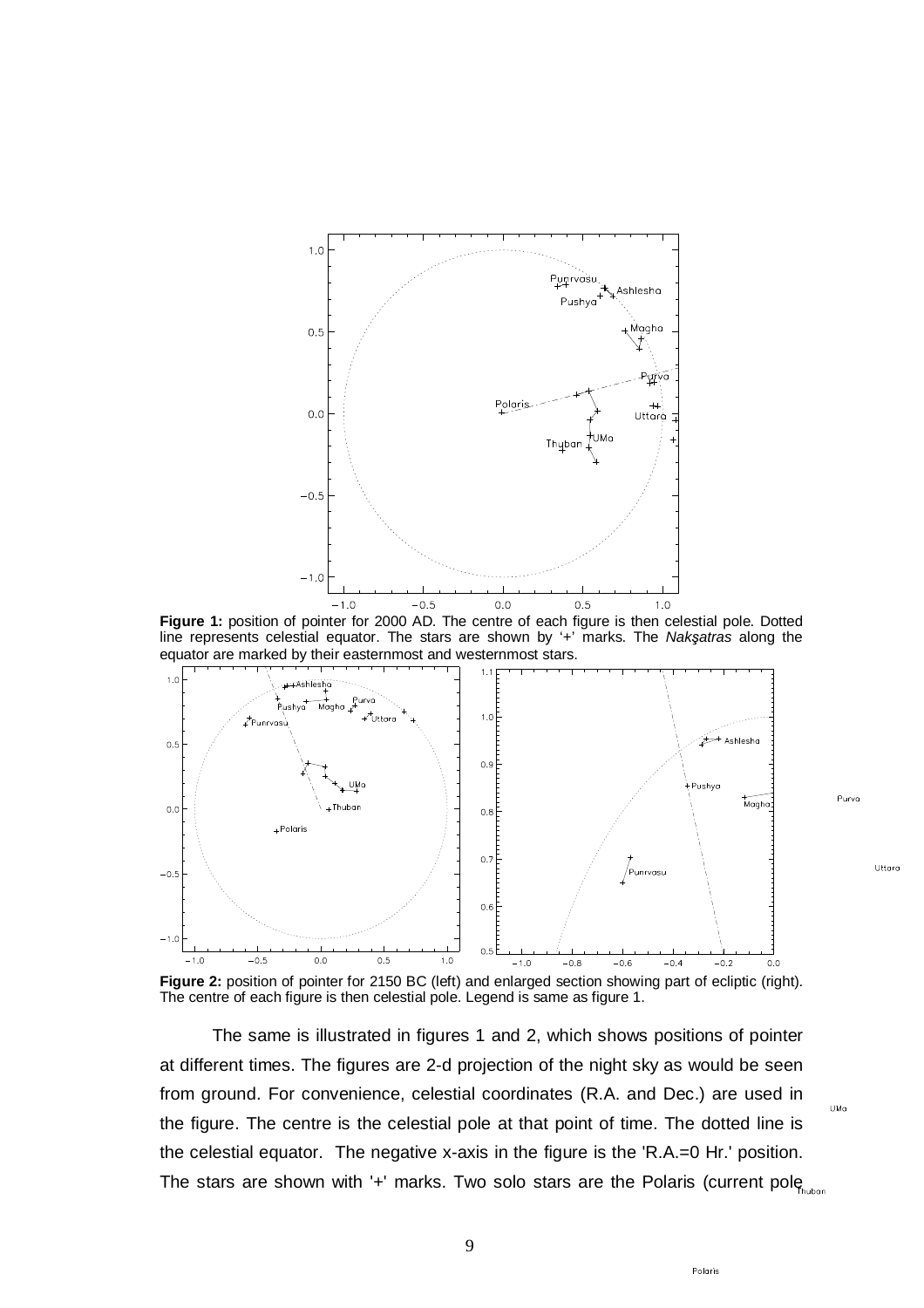star) and Thuban ( $\alpha$  Dra) (Filliozat, 1962). The chariot shaped constellation close to that is Ursa Major. Different Nak satras shown are joined by straight line. In anticlockwise direction (in increasing RA), they are Punarvasu, Pusya, Aslesa, Maghā, Purvā Phālgunī, Uttara Phālgunī and Hasta.

| <b>Pointer at</b> | Nakşatra       | <b>Pointer</b>  |
|-------------------|----------------|-----------------|
|                   |                | <b>Position</b> |
| Castor            | Punarvasu      | Before -8000    |
| Pollux            | Punarvasu      | $-4600 + 25$    |
| mid-way           |                | $-3000 + 25$    |
| Praesepe          | Puşya          | $-2200 + 05$    |
| cluster           |                | $-2100 + 05$    |
| mid way           |                | $-1950 + 05$    |
| δ Hydrae          | Aşleşā         | $-1800 + 25$    |
| ζ Hydrae          | Aşleşā         | $-1550 + 25$    |
| mid way           |                | $-1250 + 25$    |
| ε leonis          | Maghā          | $-1000 + 25$    |
| Regulus           | Maghā          | $-0300 + 25$    |
| $\gamma$ leonis   | Maghā          | $-0100 + 25$    |
| mid way           |                | $+0800 \pm 25$  |
| $\delta$ Leonis   | Purva Phālgunī | In Future       |
| $\theta$ Leonis   | Purva Phālgunī | In Future       |

Table 1: Coincidence of pointers with different stars

## **Discussion**

We know that Indians designed 27 Naksatras along the ecliptic to denote approximate positions of the moon on each day of the month. This means each naksatra should be placed at the intervals of roughly  $13^{\circ}$  in the sky. Our simulations show us that at no time since 7900 BC pointer moved with the rate of 13° per century. The highest relative rotation rate (motion of pointer w.r.t. Nak satras) was in the era before 4000 BC and pointer took roughly  $250 - 400$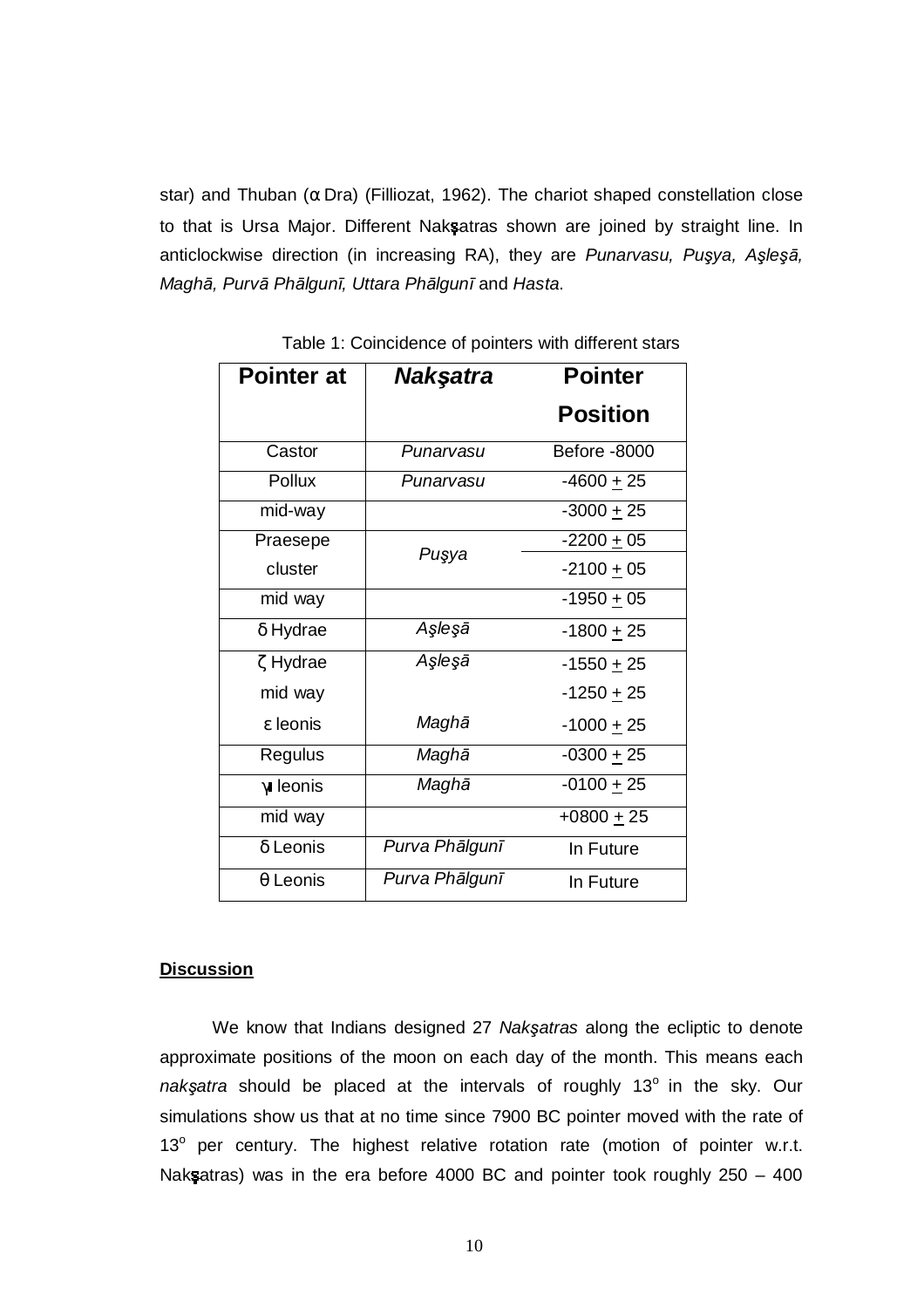years to span 13<sup>°</sup> in the sky during that period. The absolute rotation rate (motion of the pointer alone) was highest when the bowl of the Saptarsi was closest to the then celestial pole and the motion through  $13^{\circ}$  took pointer slightly less than 500 years. The text, however, clearly mentions that the Saptarsi stay in each naksatra for 100 years. Thus, at the first look, the observation looks erronous.

The analysis above assumes that all Naksatras have roughly same size. In practice, this assumption is not true. Some authors argue that Indians first divided ecliptic in 28 (converted to 27 later) equal divisions and then associated principle stars with them (Abhyankar, 1991). Although this task is easily done in modern times, but it would be almost impossible task for a primitive naked eye observer without aid of angle measuring instruments or sky maps. The Nak satras in their most primitive form must have been limited to just recognisable star groups in vicinity of daily position of the moon. Consequently, they were more likely to be just stars and not divisions of ecliptic initially and likly to be spaced unequally. Thus, some Naksatras are smaller than others. We noticed that the pointer stays in Puşya nakşatra for very small period as compared to other Nakşatras. We also observed that the motion of the pointer is nonlinear.

 Table 1 give us the complete picture. The Beehive cluster (M44) has span of roughly 70 arc minutes. It is clear, that the pointer stay within this cluster , which has been identified with the Pusya naksatra (M44) for 100 years from 2200 BC to 2100 BC. On the other hand, if we assume Naksatras are not just a few stars but are divisions of the sky along ecliptic then pointer stays in each naksatra for much more than 100 years. Shortest stay in that case would be in the Aslésa naksatra for 700 years (To get idea of periods with this interpretation, take midway postions as begining and end of Naksatras). Thus, if we assume that the naksatra referred are ecliptic divisions and not the principle stars, then the idea of the 100 year transition would be meaningless and just a flight of imagination.

 The cycle of precession is of 26,000 years and in principle, we have to verify that this 100 year transition is unique in the entire cycle. But as the Neolithic stage in the human evolution begins only after 7000 BC, we believe prior to 8000 BC, recording such a complicated observation was unlikly.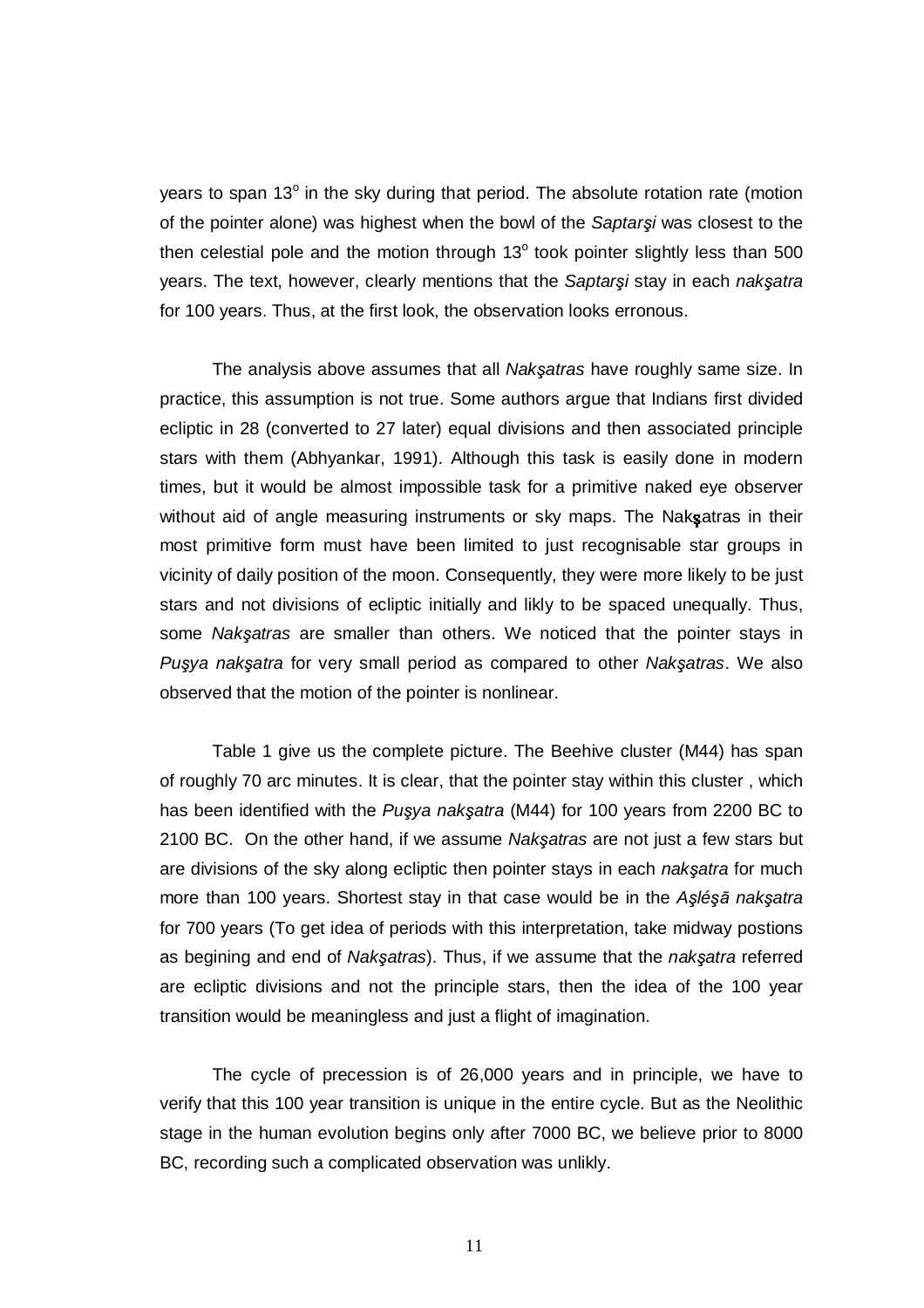#### **Conclusions**

The Saptarsi pointer has very practical significance in naked eye observations. Saptarsi being brightest constellation in the sky, it was obviously used for timekeeping during the night. The concept of the pointer was to make sure that in case the view of Saptarsi was obstructed, there should be another constellation which was synchronised with the Saptarsi at their respective highest positions in the sky. This shows neat methodical structure of observations. During most of the neolithic period (8000 – 3500 BC), this task was very easy as Saptrashi were sychronised with Punarvasu which comprises of two bright stars both of which are brighter than any one star of the Saptarsi. In due course of time, it must have been noticed that earlier calibration of the Saptarsi and the Punarvasu was no longer true. Probably, to maintain the simplicity, the slight differences in the synchronisations of the Punarvasu and the Saptarsi were ignored. But observers could no longer ignore it when the Saptarsi were nearly in synchronisation with the next naksatra. As a consecuence, attempts were made to gauge rate of rotation of Nakşatras w.r.t. the Saptarşi.

The naksatra next to the Punarvasu is Pusya which is a very small naksatra. As the geometrical concepts like angles etc. were probably not developed at that time, rotation was measured simply in per naksatra basis. The simulations above show that indeed Saptarsi spanned Pushya in roughly 100 years. Thus, very initial attempts to determine rate of rotation of the Saptarsi coincided with 100 year transition for a naksatra. This puts a strong case that the mention of the Saptarsi transition was a real astronomical observation and not a random fanciful statement. The conventional interpretation of the pointer would mean that this observation was done in around 2200 – 2100 BC. As this period matches well with the conventional knowledge of the Saptarsi motion, we believe that the word *naksatra* in the reference refers to the principle stars only.

The once only occurance of the 100 year Saptarsi transition was probably noted by ancient observers, which was generalised by later generations due to misinterpretation. On the other hand it is also possible that the observers who made the initial observation, themselves hastily generalised it into a law. We propose as basic need to gauge rotation rate of the Saptarsi won't be forgotten in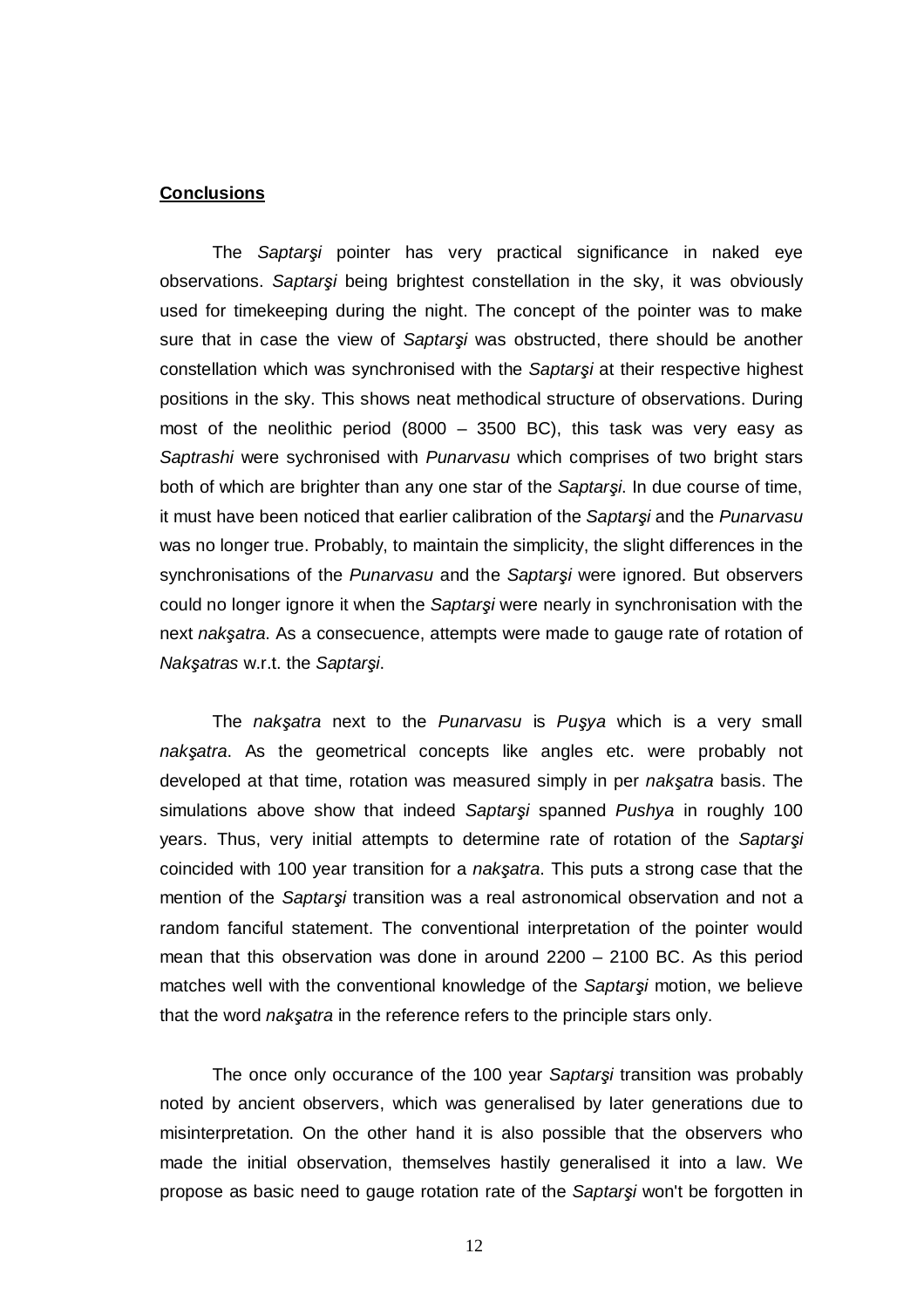time span of few generations, the former is more likely. Either way, the generalised law was completely wrong and was of no astronomical significance.

The calenders using the concept of the Saptarsi era got popularity in many parts of India as it had provision of naming different centuries. Hence the later astronomers did not counter the law which they realised to be untrue and let chronologists keep using the Saptarsi calender. This explains why a calender based on astronomical events was not used by astronomers and was relegated to the domain of historians. Same is the reason why no medivial astronomer mentions then the position of the Saptarsi pointer in his texts on astronomy.

This work also puts a limit on date of Vishnu Purāna. As this was only once in the known history event, we can say with reasonable confidence that this sloka was drafted after 2000 BC. The second line of sloka 106, mentions the Saptarsi being closer to *Magha*. A cursory look at the table will show that this will further tighten the limit to 1400 BC (by conventional interpretation). But the Magha question requires detailed analysis and will be taken up in the follow up paper.

At this point, we must note that the mention of the "rise of Saptars!" is a critical detail. At 2200 – 2100 BC era, the declinations of  $\alpha$  and  $\beta$  of Ursa Major were both  $72^{\circ}$  and  $68^{\circ}$  respectivly. This means that their rise could only be observed from the latitudes less than  $18^\circ$ . To this we can add some grace zone of  $2^{\circ}$  –  $3^{\circ}$  to take into account imperfect conditions at horizon or other small errors. This would mean that observer was located in peninsular India below tropic of cancer which passes through Gujrat, Madhya Pradesh, Jharkhand and West Bengal. For all the places north of  $24^{\circ}N$  the first two stars of the Saptarsi would be circumpolar and the question of rising won't arise.

 In 2200 BC, Indus valley civilisation was in full flourish and was the only dominent civilisation of the region. Many sites of Indus valley civilisation, including bigger townships like Lothal, were located south of tropic of cancer, where rising of the first two stars of Saptarsi could be observed. We, thus, believe that the observation of the Saptarsi motion was done by people from Indus valley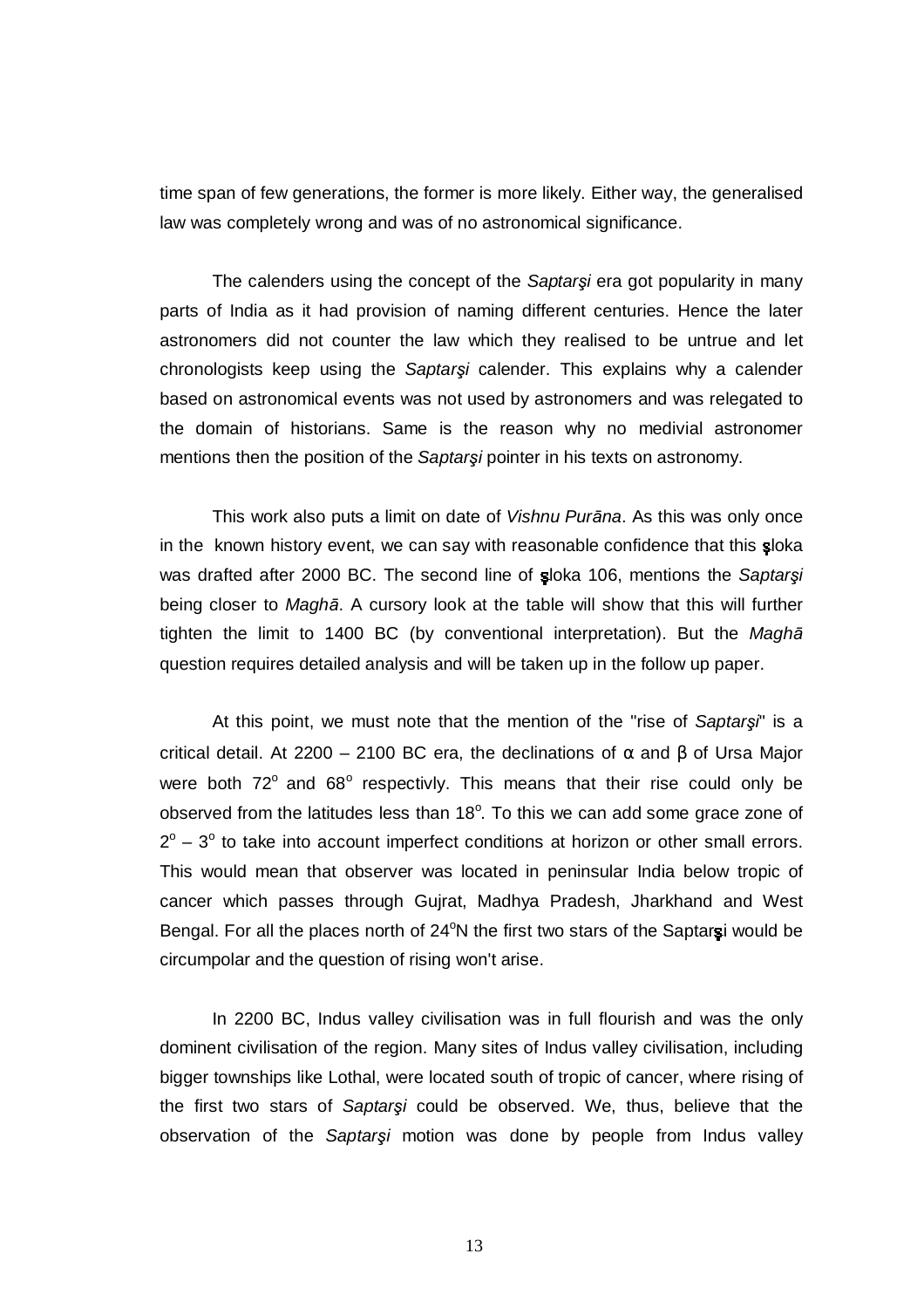civilisation. This is consistent with earlier work of Vahia (2005), which claimed that the Naksatras themselves originated from Indus valley.

 Alternate interpretation that the pointer is passing through centre of the bowl would mean that the observation was done around 3200 – 3100 BC. At that time, the four stars had declinations of  $67^\circ$ ,  $65^\circ$ ,  $70^\circ$  and  $74^\circ$  respectivly, which means the observer should be certainly below  $25^{\circ}$ N and most probably below 16 $^{\circ}$ N which passes through Goa and lower Andhra Pradesh. In 3200 BC, Indus valley civilisation was probably just settling. Most Indus valley sites are found in Indus – Sarasvatī basin and north of Vindhyas. It is less likly that some systematic method of observation would be in place in southern India. Thus, we conclude that the centre of bowl interpretation is probably not correct.

Thus, we conclude that, the observation of 100 year the Saptarsi transition was done in 2200 – 2100 BC and most probably by Indus valley civilisation. This piece of information got itself included in the Sanskrit litreture at some later date. Over the generations the original context of the observation was forgotton. It was used as calendar and got mention in Puranas as an important astronomical observation.

## **Acknowledgements:**

 The Authors would like to acknowledge Dr. A. P. Jamkhedkar his continued guidance and encouragement and also for varifying transcription and translation of Sanskrit quotations used. Library staff of Prince of Wales Museum, Mumbai is thanked for original reference of Vishnu Purana. Dr. K. D. Abhyankar is thanked for giving valuable suggestions.

## **Reference:**

- 1. Abhyankar K. D., 1991, Ind. J. His. Sc., 26(1), 1 10.
- 2. Abhyankar K. D. & Ballabh G. M., 1996, Ind. J. His. Sc., 31(1), 19 33.
- 3. Aiyer Velandai Gopala, 1901, The chronology of Ancient India, Madras, P 39.
- 4. Filliozat J, 1962, Notes on ancient Iranian and Indian Astronomy, Journal Asiatique, Tome CCL, Fascicule No. 3, pp. 325 – 350.
- 5. Gupt S, 1922, Sri Sri Vishnu Purana –, Geeta Press, Gorakhpur, India